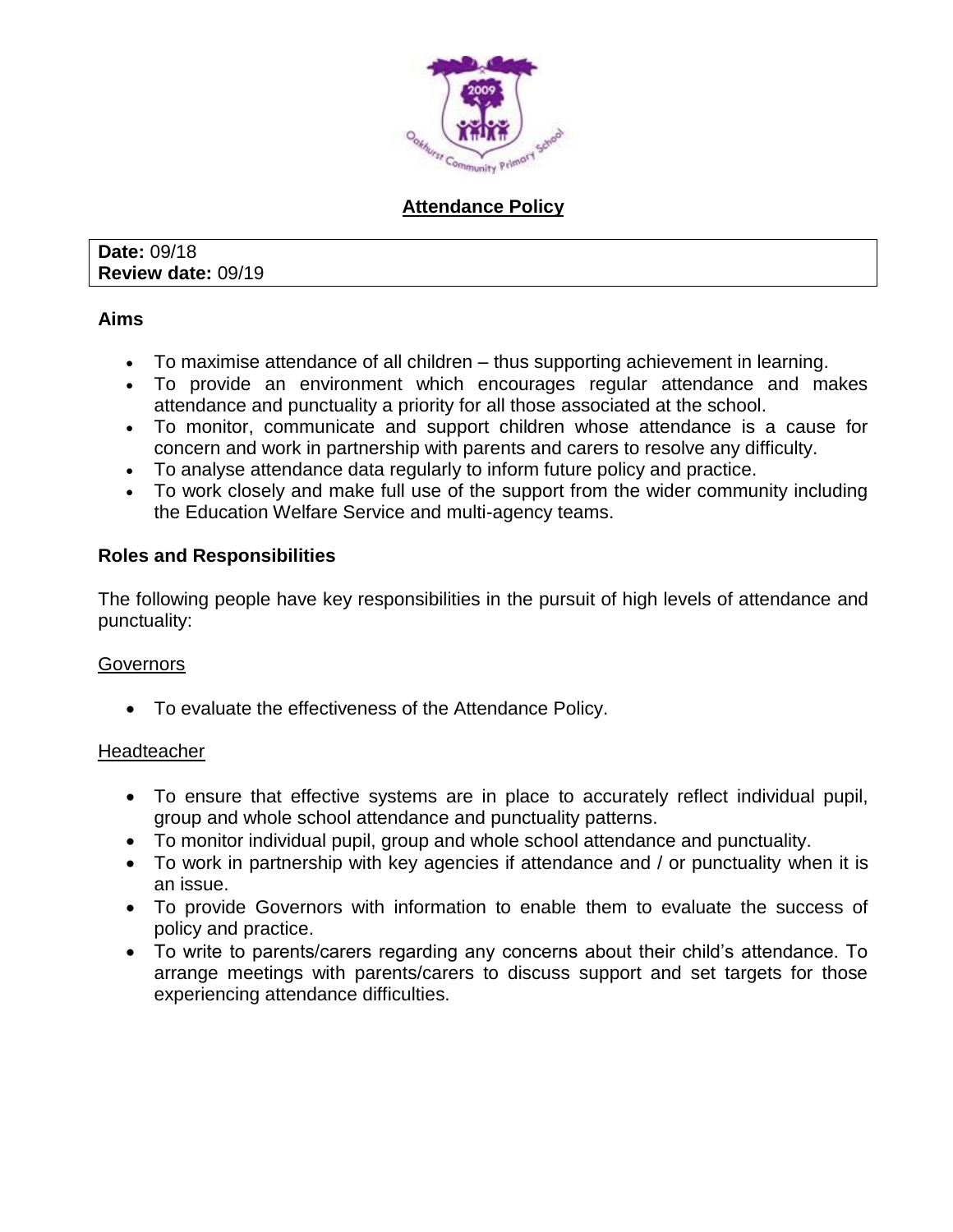# Class Teacher

- To provide an accurate record of the attendance of each child in their class.
- To record the reasons for absence given to them on the appropriate recording sheet.
- To respond promptly to any issue raised in the weekly analysis of registers by Office Staff.
- To organise work to be sent home for children in their class who are expected to be absent for an extended period through sickness.

# Office Staff

- To prepare, manage and co-ordinate the use of SIMS.
- To monitor and track attendance patterns for all children and prepare relevant attendance reports when necessary as directed by the Head teacher.
- To contact any parent who has not informed the school as to why their child is absent on the first day of absence.
- To ensure that a satisfactory reason for every absence has been established for each child at the end of each week.
- To make a judgement in conjunction with the Headteacher whether an absence is authorised or unauthorised.
- To promote the use of the 'Absence Request Form' for any parents or carers requesting absence for their child.

## Education Welfare Officer

- To enforce the law regarding school attendance.
- To support the whole school response to attendance through regular meetings and monitoring individual children's attendance.

# **Administration**

- The School uses an ICT based Attendance Manager / SIMS to store and monitor its legal responsibilities in relationship to attendance.
- Registers are a vital legal document and teachers are required by their contractual duties to take an attendance register at the beginning of both the morning and afternoon sessions. Registers are returned to the School Office after the closure of the registration period.
- Registers must be completed carefully and accurately, as they provide a record of a pupil's attendance. Failure to complete a register accurately leaves the school vulnerable to complaint from parents or carers and constitutes a risk if an emergency evacuation has to take place.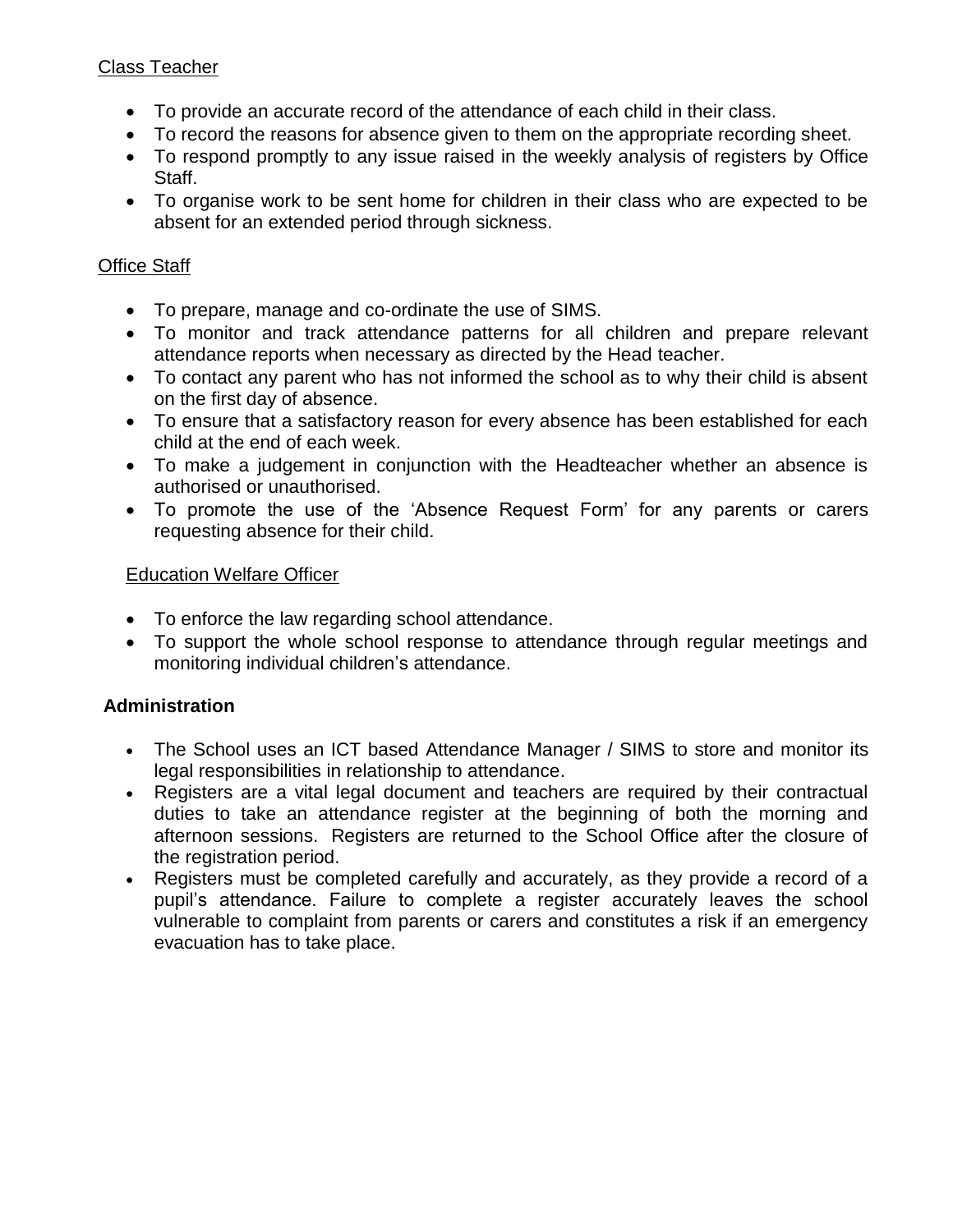# **Absence**

## Lateness

- Pupils should arrive at school between 8.30 a.m. when the gates open and 8.50 a.m. when the school day begins and the register is taken. The gates are locked at 9.00 a.m.
- Pupils who arrive when the doors are closed at 08.50 a.m must report to the School Office.
- Pupils arriving after the register has been closed at 9.00 a.m. will be considered as late. 'L' will be recorded.
- Pupils arriving after 9.30 a.m. will be officially absent for the morning session. 'U' will be recorded (late, after registers closed). This will be considered an unauthorised absence unless a satisfactory reason is given, for example a pre-notified or emergency doctor's appointment.
- The School will phone parents by 9.30 am in the event that children are absent without explanation from a parent/guardian.

## Illness

- Parents/carers are asked to contact the school on the first day of absence by 9.15am by way of telephone call to provide the reason for the absence and where possible on each subsequent day of absence. Office staff will contact parents on the first day of absence if a reason for absence has not been given.
- If any member of staff is concerned about a reason for absence, the Headteacher should be informed.

# Medical or Dental Appointments

- Absence from school due to a medical or dental appointment will be considered as an authorised absence. Parents/carers are requested to provide written confirmation of these appointments.
- Whenever possible, parents/carers are encouraged to make all medical appointments out of school hours.

# **Term time absence**

From May 2013, no absence will be granted during term time, unless there are exceptional circumstances. Any absence taken, which has been applied for and declined, may result in a Penalty Notice being issued and subsequent fine of £60 (min) per parent for each child taken out of school will be incurred. Failure to pay the fine will result in Legal Proceedings.

For planned absence from school, a request for absence form should be completed for each absence. The reasons for absence will be considered individually by the Headteacher, taking into account the child's previous attendance history and the reason stated. The Headteacher may consult with the Educational Welfare Officer for advice, but the final decisions will be made by the Headteacher.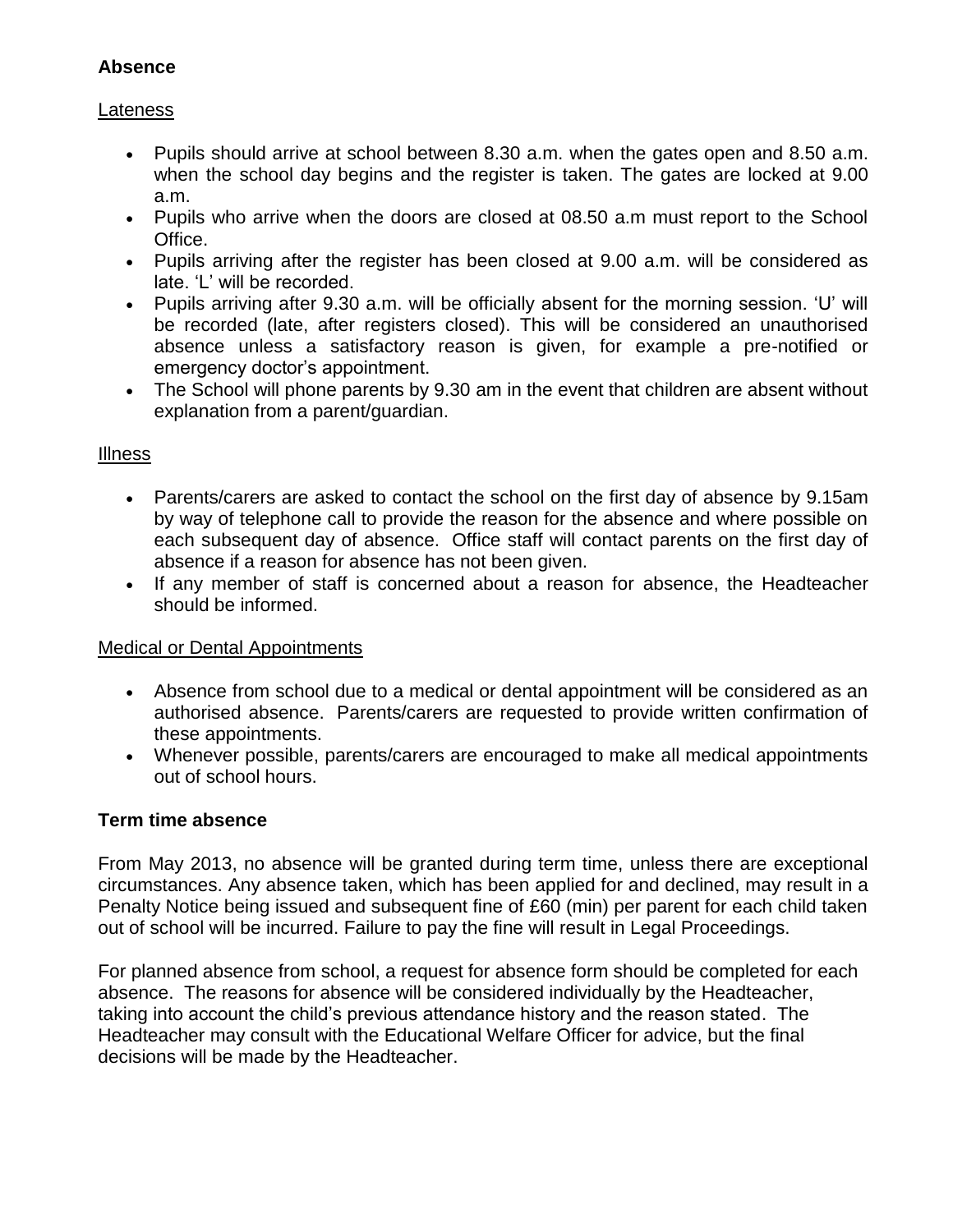## **Reporting to parents and carers**

All absences, both authorised and unauthorised, and lateness will be reported to the parent/carer at the end of the academic year within their child's report. In order to give parents/carers a benchmark to their child's attendance to the impact upon their education, the attendance poster provided by Swindon will be used alongside this policy (Appendix 1).

## **Monitoring and evaluation**

- Attendance data will be collected termly (six times a year) to establish patterns of irregular attendance. This will include children with: incomplete weeks; Monday and Friday absences; lateness; periods of extended absence; periods of unauthorised; and all children with attendance below 90%. This data will be discussed with the EWO as part of the regular meetings.
- If concerns are raised by this analysis, parent discussions will occur, either through telephone calls to the parents/carers by the Headteacher and/or formal letters stating the attendance of the child and that there is an issue.
- The Headteacher and EWO will discuss the impact of the School's Attendance Policy and the strategies used to promote good attendance annually and the Headteacher will recommend an attendance target to the Governors.
- The Governors will review attendance annually at its first meeting.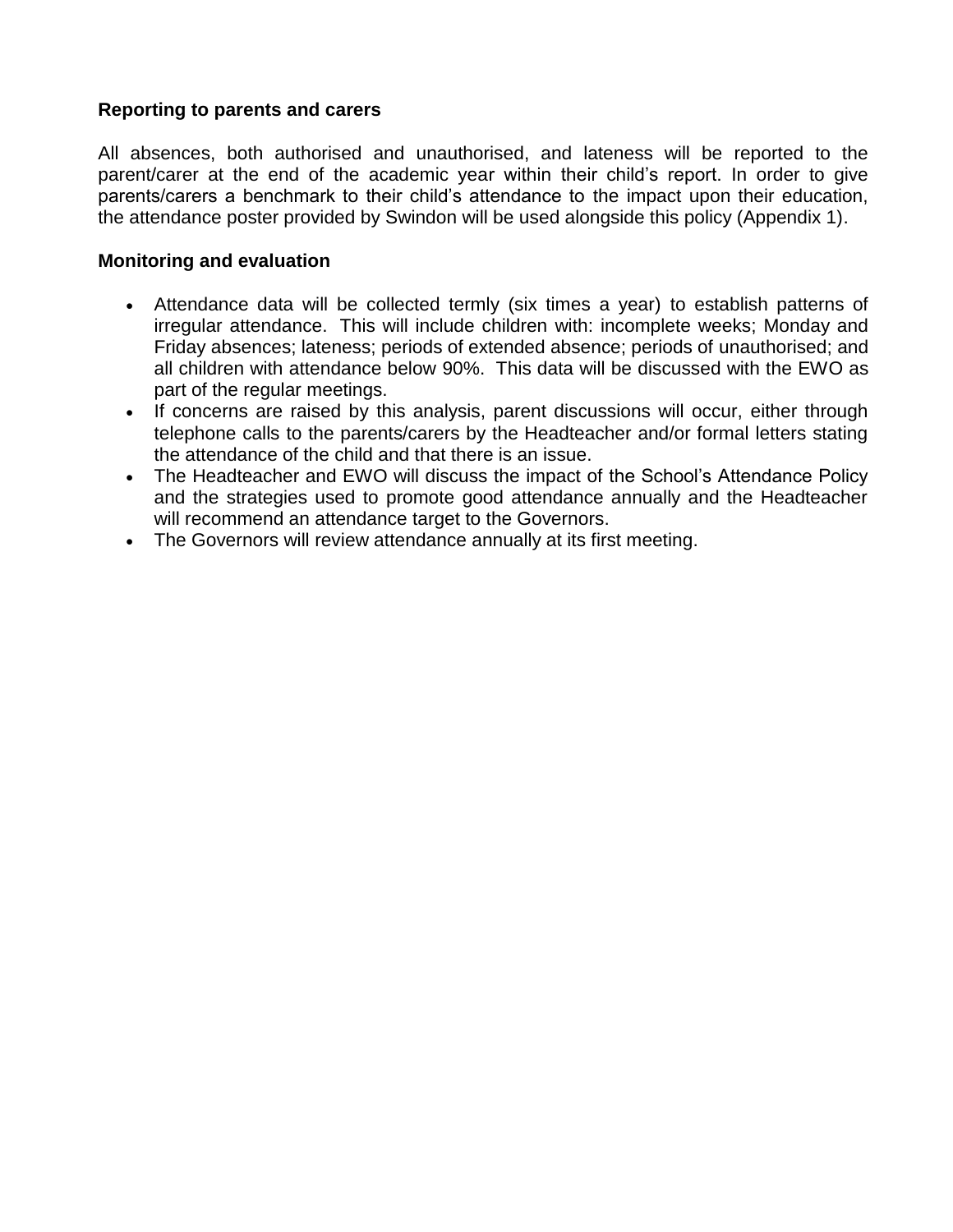## Frequently asked questions…

#### **So is 90% attendance good?**

Any less than 95% and your child cannot do their best.

#### **So what is poor attendance?**

Education Welfare Officers (EWO) work closely with school attendance and become very concerned at 85% and below, legal action may be taken in some cases.

## **What do these figures mean?**

95% attendance at the end of a school year means your child has been absent on 10 days. 90% attendance at the end of a school year means your child has been absent on 19 days. 85% attendance at the end of a school year means your child has been absent on 29 days.

#### **What does 'persistent absence' mean?**

In simple terms any child that continues to have low attendance through the year will have persistent absence. The figure for persistent absence is less than 85% attendance.

## **What does 'genuine illness' mean?**

High temperatures, diarrhoea and sickness, childhood ailments e.g. measles, tonsillitis are genuine illness. A child should not be kept home with minor coughs, tummy aches and headaches etc.

## **Can I take long weekends and odd days as holidays?**

No. Too many Mondays and Fridays missed would not be good for achievement. You cannot request a holiday for a day out e.g. birthday treat.

## **What is an exceptional circumstance?**

'Exceptional' circumstances are much more likely to be unique and/or one-off situations e.g. where there has been a trauma or bereavement in the family. It is for the headteacher to decide if the circumstance is 'exceptional'.

## **What does a 'penalty notice' mean?**

The Local Authority will fine each parent £60 for each child. This means a family with two parents and two children could face a fine of £240 for unauthorised absence.

## **Can a fine be paid in instalments?**

No – a fine must be paid in full or it will double. Failure to pay at all will lead to prosecution.

Remember: If you want your child to do his/her best they must be in school at least 95% of the time. That means no more than 10 days absence in a school year.

## **Just a little bit late doesn't seem that much, but…**

| He/She is only missing<br>just | That equals                   | Which is                              | And over 13 years of<br>schooling that's |
|--------------------------------|-------------------------------|---------------------------------------|------------------------------------------|
| 10 minutes per day             | 50 minutes per week           | Nearly 1 1/2 weeks per<br>vear        | Nearly half a year                       |
| 20 minutes per day             | 1 hour 40 minutes per<br>week | Only $2\frac{1}{2}$ weeks per<br>vear | Nearly 1 year                            |
| Half an hour per day           | Half a day per week           | 4 weeks per year                      | Nearly 1 and a half<br><b>vears</b>      |
| 1 hour per day                 | 1 day per week                | 8 weeks per year                      | Over 2 and a half<br>vears               |



# Absence Request Form

2017